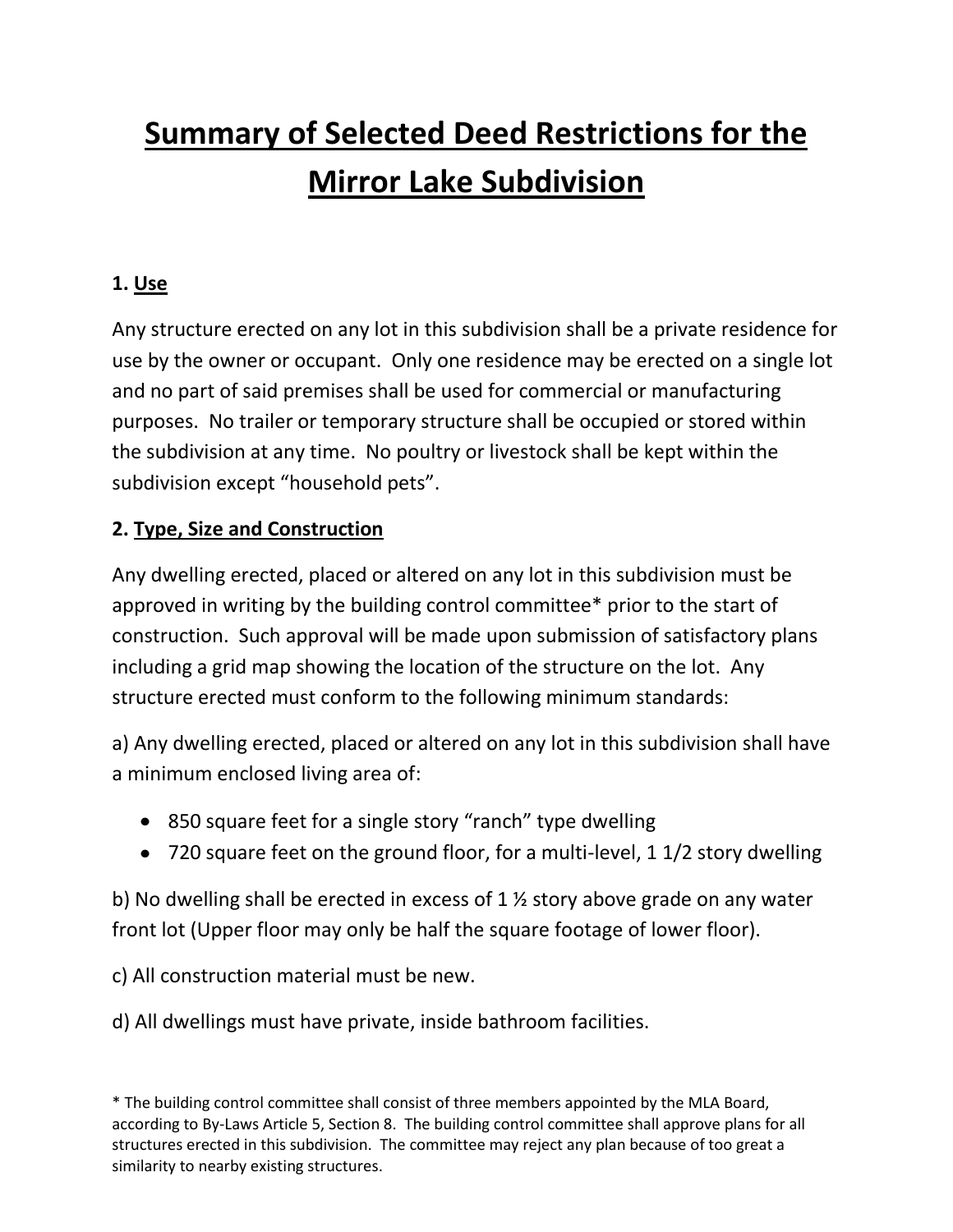e) All structures must be completed on the exterior within six (6) months from start of construction. This includes at least two (2) coats of paint or varnish on any exterior wood surfaces.

f) Exterior walls must be finished with approved siding materials. If concrete block is to be used as an exterior surface, it must be painted with at least two (2) coats of masonry paint.

g) Any garage or boat house must conform in appearance to the structure on said lot.

h) Any garage or car shelter erected on any lake front lot must be attached to the dwelling.

i) Any fence erected must be approved by the building control committee. In no case shall a fence be erected closer than 25 feet to the front (roadside) lot line.

k) No unsightly receptacle for the storage or disposal of garbage or trash shall be placed on any lot in the subdivision.

#### **4. Docks**

Any dock erected shall not extend more than 35 feet into the lake from the water's edge.

#### **6. Variances**

The purpose of the foregoing restrictions is to insure the use of the entire plat for attractive residential purposes, to prevent nuisances, to prevent imperilment to the attractiveness of the property, to maintain the desirability of the community and thereby secure each property owner the full benefits and enjoyments of their property and home with no greater restrictions upon the free and undisturbed use of their property than are necessary to insure the same advantages to other owners.